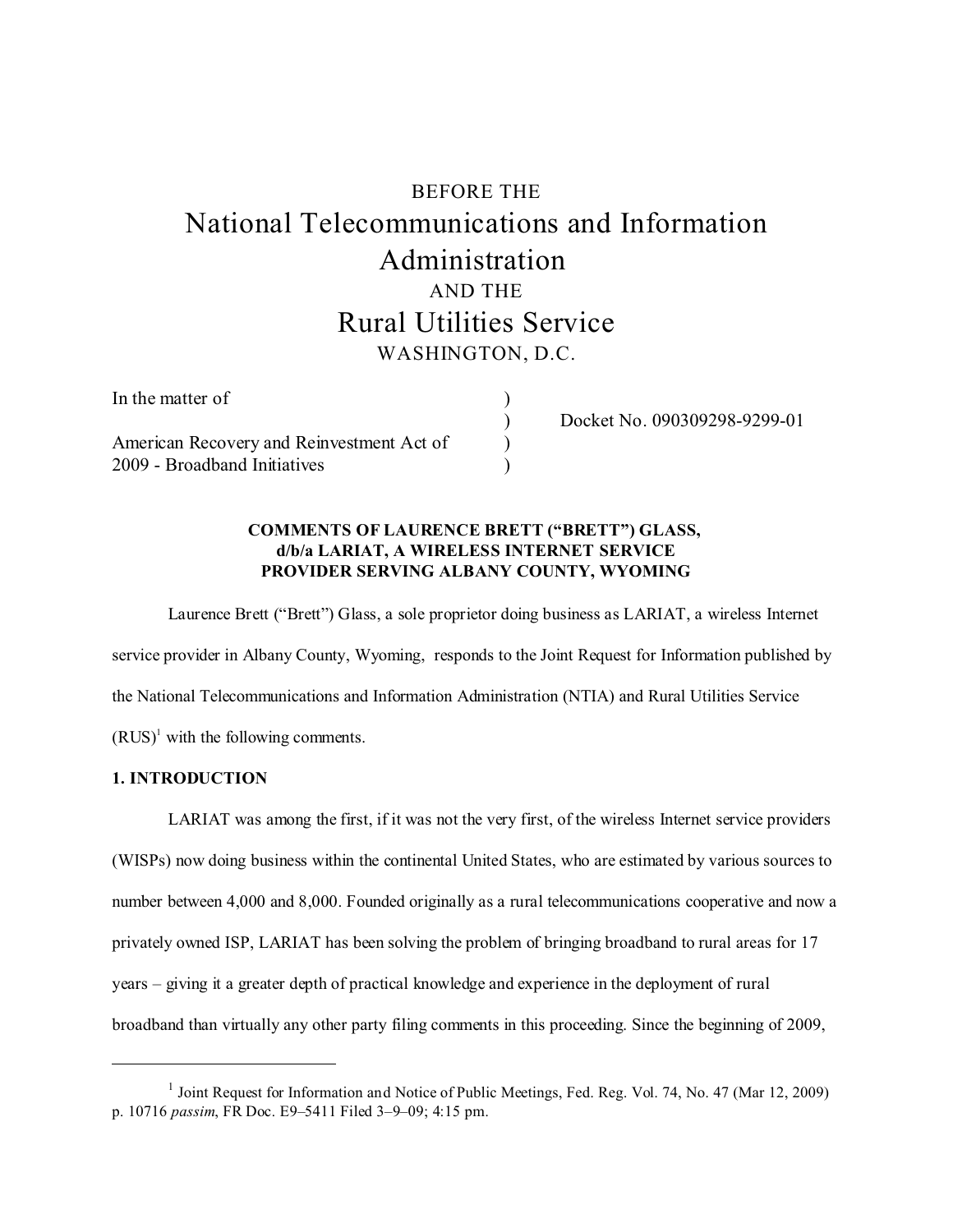LARIAT has – without the aid of any government funding – increased its coverage by an area 5 times the size of Manhattan island, all of which area was previously unserved by any terrestrial broadband provider.

LARIAT has overcome many obstacles – including but not limited to current spectrum allocation policies, which make it impossible for any small ISP to obtain licensed radio spectrum at a reasonable cost – to provide service to areas which, to this day, other providers cannot reliably reach. With an Electrical Engineer (MSEE Stanford 1985) at the helm, LARIAT uses careful engineering practices and unlicensed ("Part 15") spectrum to provide high quality, high speed Internet service to a large and growing area, less than 5% of which has access to any wired broadband option (e.g. DSL or cable modem service). It also competes effectively with much larger providers – including Bresnan Communications and Qwest – in the few more densely populated areas of Albany County where these services are deployed, providing broadband customers with options which they would not otherwise enjoy.

LARIAT was likewise a pioneer in the use of sophisticated technological solutions – including traffic prioritization and caching – to provide customers with fast, economical service despite the extremely high cost of Internet backbone bandwidth in Albany County, where wholesale monthly bandwidth costs range from \$100 per megabit per second (Mbps) to several hundred dollars per Mbps.

Because the questions raised in the Joint Request for Information are extensive, LARIAT will limit its comments to specific areas which are of special concern and/or have not, in its estimation, been adequately addressed in other comments.

#### 2**. ELIGIBLE ENTITIES**

In the enabling legislation, Congress states that applicants eligible for funding under the NTIA's Broadband Technology Opportunities Program (BTOP) shall include government entities, nonprofits, and

> any other entity, including a broadband service or infrastructure provider, that the Assistant Secretary finds by rule to be in the public interest. In establishing such rule, the Assistant Secretary shall to the extent practicable promote the purposes of this section in a technologically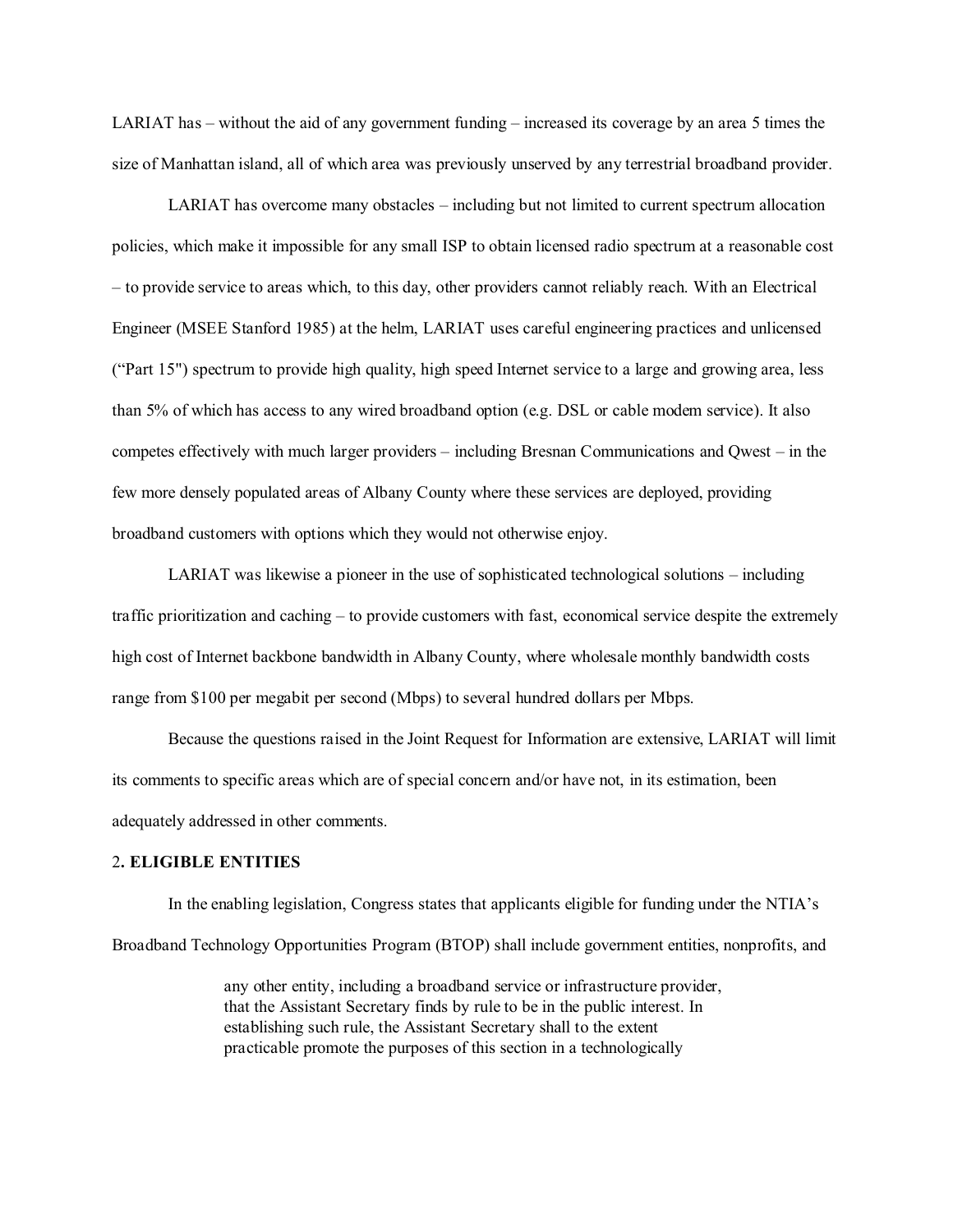neutral manner:<sup>2</sup>

In the past, the RUS has declined to provide funding for broadband deployment to sole proprietorships and partnerships.<sup>3</sup> This has not only had the effect of excluding small and local businesses (most of which are organized as one of these two forms of business) from participating in the program; it also effectively discriminates against certain technologies because most WISPs (fixed, terrestrial wireless Internet service providers) are such small businesses. Since large, national corporations have failed to step up to the plate to serve rural areas, and because small businesses have a special interest in serving their unserved and underserved communities when larger entities will not, the prior restriction should be explicitly rescinded for broadband funding authorized by the RUS, and the NTIA should explicitly state in its rules that small businesses will be eligible.

#### 3**. THE "MIDDLE MILE" IS CRITICAL**

One of the hurdles faced by LARIAT and its colleagues, as we attempt to deploy broadband to rural areas, is the high cost and limited availability of the "middle mile" – the data links which connect the hub of a local broadband system to the nationwide and worldwide Internet backbones. Many (if not most) underserved and unserved areas – such as the city of Medicine Bow, Wyoming, which is 60 miles from Laramie – owe their status not to the inability to build out "last mile" infrastructure (which has now been facilitated by the advent of economical wireless technology) but rather to the lack of availability of reasonably priced Internet bandwidth. For this reason, the programs authorized by the ARRA should give priority, explicitly and by rule, to the development of transport facilities which bring Internet bandwidth *into* such areas.

For this reason, both the NTIA and the RUS should incent nationwide backbone providers to open

<sup>&</sup>lt;sup>2</sup> American Recovery and Reinvestment Act of 2009, § 6001(e), Public Law No. 111-5, 123 Stat. 115 (2009)

 $3$  See 7 CFR § 1738.16 (a)(1).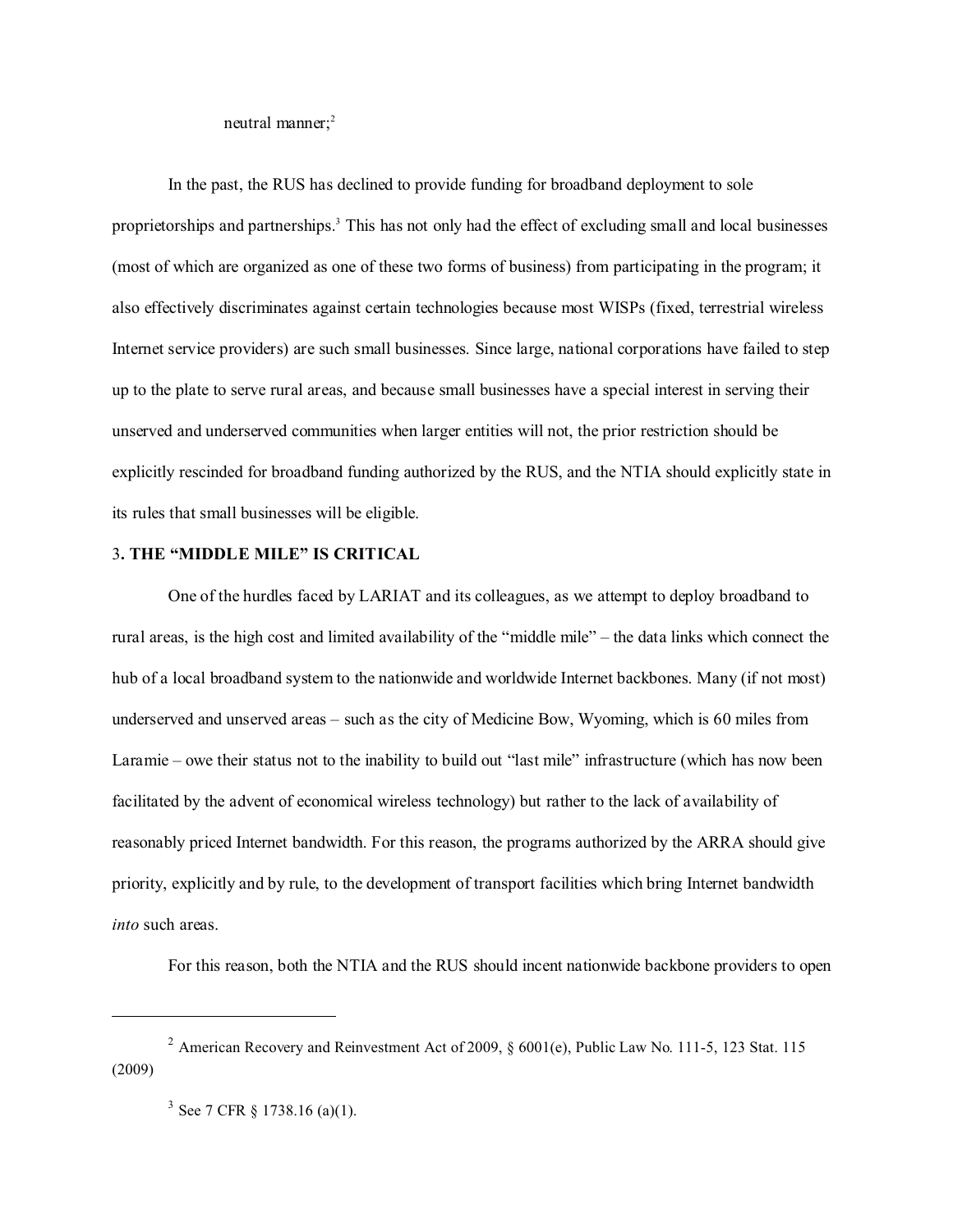up "on-ramps" to their networks, accessible to all comers, in areas which their fiber currently traverses but does not serve. Such "middle mile" projects should be given priority over "last mile" projects, because the latter will be feasible without subsidy if the former are successfully completed.

If it is not possible to incent a nationwide backbone provider to serve a given area, the agencies should, in the alternative, fund the construction of transport facilities which allow "last mile" delivery systems in that area to reach Internet backbones economically and reliably. Because Internet users often use their connections as their primary means of communications (including their telephone service), redundancy is desirable; therefore, the funding agencies may not wish to limit funding of "middle mile" facilities to those of a single provider. However, if only one provider's "middle mile" or backhaul facilities are funded in a given area, or if a government entity receives funding to build those facilities, the recipient of the funding should be required to offer access to those facilities on a reasonable, neutral and nondiscriminatory basis so as to encourage the use of this infrastructure by multiple, competing "last mile" providers.

## 4**. PREFERENCES FOR PREVIOUS GRANT RECIPIENTS**

In the case of RUS funding, the ARRA requires that

...priority shall be given for project applications from borrowers or former borrowers under title II of the Rural Electrification Act of 1936 and for project applications that include such borrowers or former borrowers<sup>4</sup>

Unfortunately, placing a high priority on such applications would give an advantage to incumbent carriers which had previously had opportunities to serve unserved or underserved areas but had not done so. It could also consolidate the positions of those incumbents, leaving entire regions as "captives" of a single provider. Finally, if rules which previously prevented small businesses from applying were rescinded (as they should be; see above), such a preference might effectively cause them to continue in effect by disadvantaging small businesses which would then apply for funding. For these reasons, the

<sup>4</sup> American Recovery and Reinvestment Act of 2009, Division A, Public Law No. 111-5, 123 Stat. 115 (2009)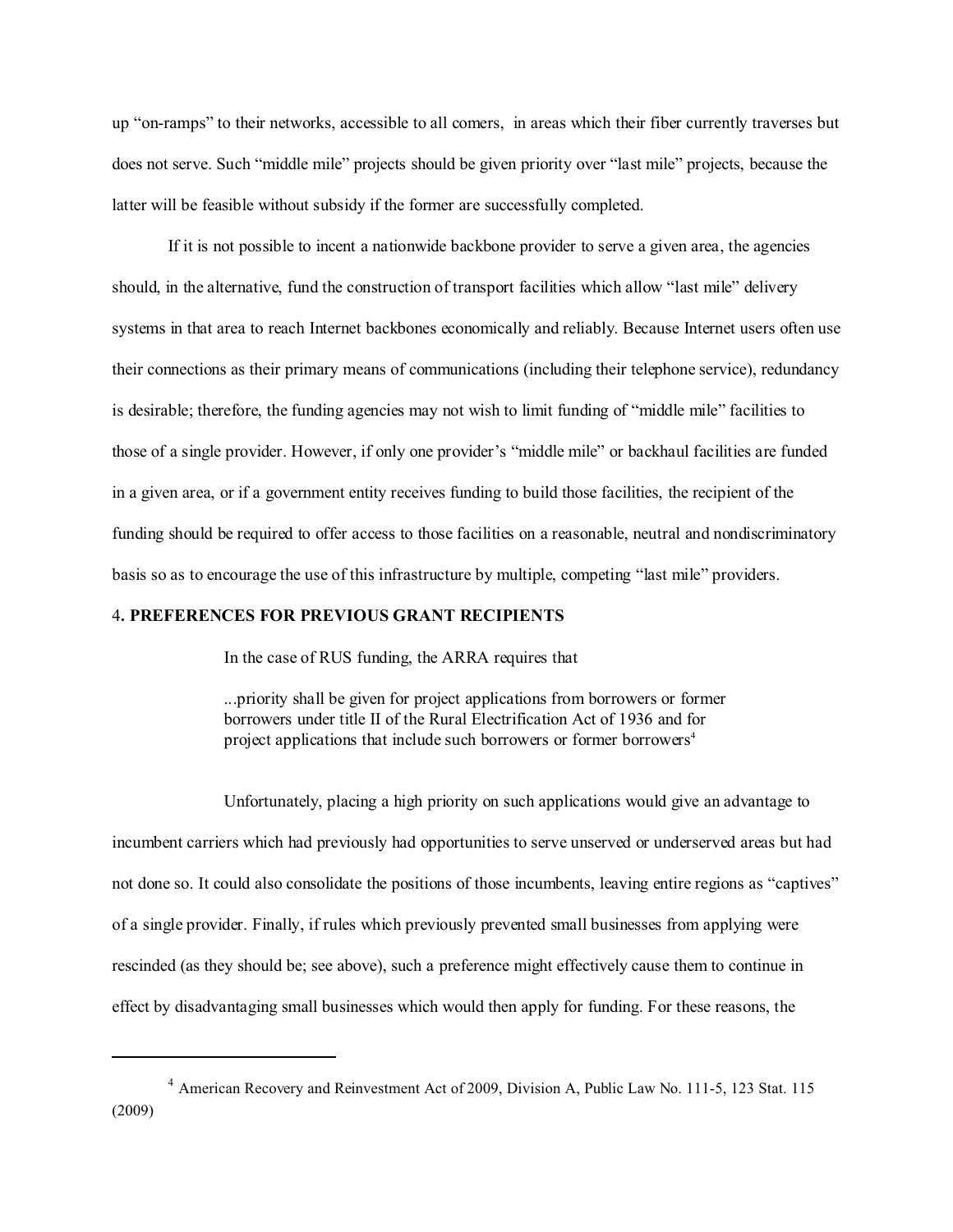preference given to current or former borrowers should be the minimum allowed by law, and should be capable of being outweighed in the agencies' scoring systems by factors such as promotion of competition.

## 5**. SPEED AND CAPACITY**

Many of the comments in this docket recommend minimum "speed" requirements for eligible projects. Unfortunately, the meaning of "speed" is unclear in many of these proposals. Does it mean the speed at which raw bits are transmitted over the physical medium? The actual amount of data that can be transferred between programs per second using a session layer protocol such as TCP? And what of other factors which are important to the quality of a high speed Internet connection, such as latency (the time it takes for a data packet to be delivered to the recipient, regardless of data rate) and the percentage of dropped packets?

In addition, there is a potential for overly high speed aspirations to outweigh not only users' practical needs but what they can afford. For example, in the rural areas which LARIAT currently serves, Internet backbone bandwidth costs between \$100 and \$325 per megabit per second (Mbps) per month. Thus, to require a provider to offer 1 Mbps to every user would be to expect each of those users to be able to pay some percentage more than that amount per month (to allow the operator to recover reasonable operating costs), even though many users would simply decline to purchase service at those prices. For this reason, any standard for speed or throughput should accommodate the amount that a typical consumer will be willing to spend (typically \$30 to \$40 per month) as well as wholesale bandwidth costs. In some rural areas, a consumer's \$40 per month may only buy the 200K of guaranteed capacity which has heretofore been considered to be the lower threshold for "high speed" or "broadband" service. However, because this capacity is adequate for Web browsing, VoIP, e-mail, and the other most common Internet activities, consumers are likely to be quite happy with such service if it is reliable.

It is also worth noting that many types of broadband equipment (including both wireless and fiber transceivers) can be obtained less expensively if they are provisioned at lower speeds initially and then upgraded to higher speeds as need and demand grow. Thus, if the goal of the stimulus is to provide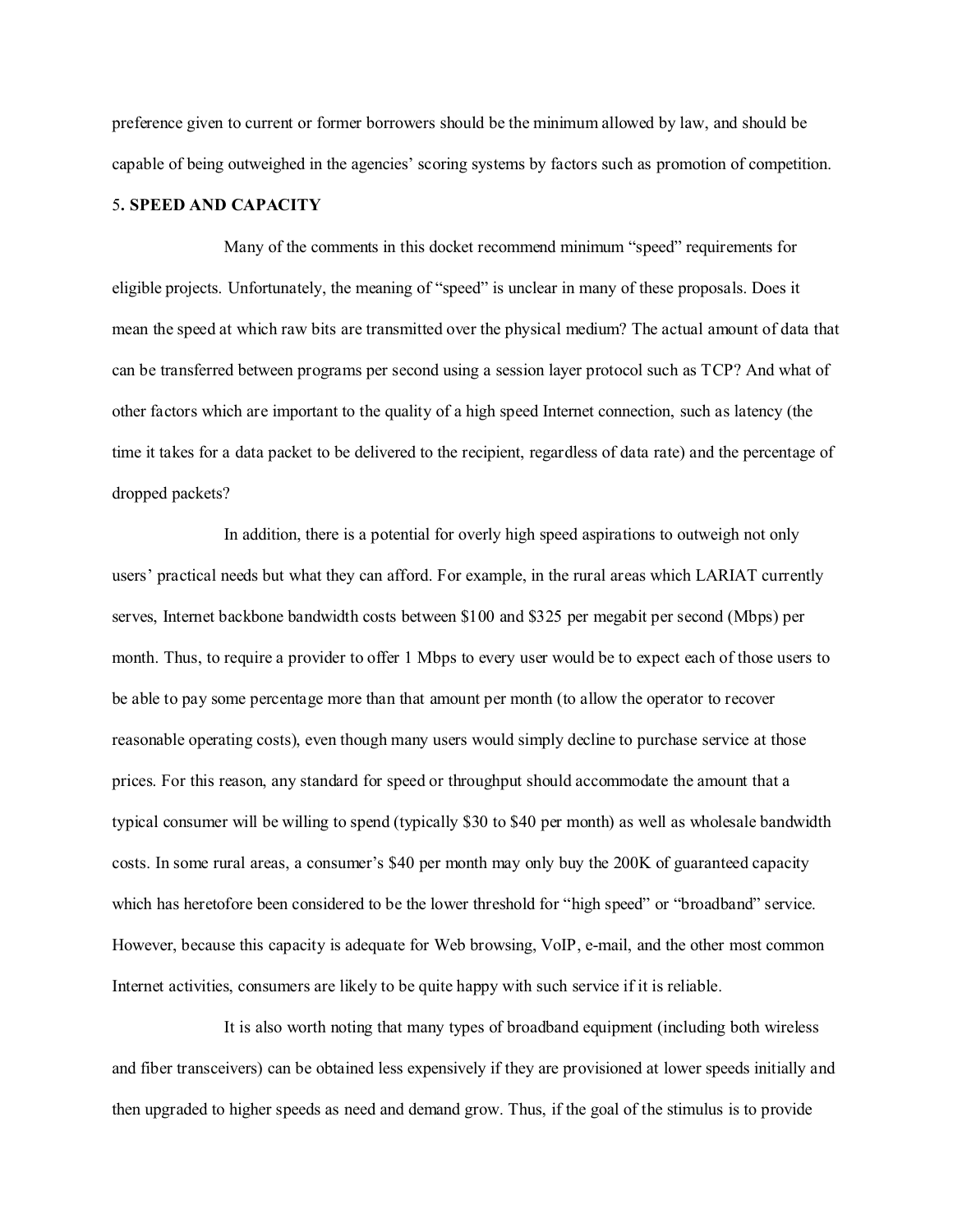some service to unserved areas (which we would define as areas not served by any terrestrial Internet service with a speed of 200 Kbps or more), it is better to cover more ground with basic but upgradable equipment than less with "top of the line" equipment that offers capacity which will go unused because no one can afford it.

For all of these reasons, the programs should not favor "Cadillac" projects, which are claimed to be able to deliver ultra-high speeds, when many would-be broadband users simply long for a reliable "economy car." Instead, the RUS and NTIA should favor projects which are able to meet a basic standard for broadband (e.g. 200 Kbps of actual, continuous TCP throughput at the application layer and no more than 150 milliseconds of latency to the backbone router) but are *upgradable* to higher capacities and faster speeds as the cost of bandwidth declines (perhaps due to funding of enhanced "middle mile" infrastructure as recommended above).

## 6**. NETWORK MANAGEMENT**

The ARRA requires that:

Concurrent with the issuance of the Request for Proposal for grant applications pursuant to this section, the Assistant Secretary [of Commerce for Communications and Information] shall, in coordination with the [Federal Communications] Commission, publish the non-discrimination and network interconnection obligations that shall be contractual conditions of grants awarded under this section, including, at a minimum, adherence to the principles contained in the Commission's broadband policy statement (FCC 05-15, adopted August 5, 2005).<sup>5</sup>

Unfortunately, the broadband policy statement cited in the statute is vague in many

respects, and the only FCC order which has ever attempted to interpret any of the statement's provisions is currently the subject of a lawsuit. (Even supporters of the FCC's decision acknowledge that it is likely to be partially, if not completely, overturned on review.) This has created considerable uncertainty among would-be applicants for stimulus funding (including our own company) and may cause many providers to

<sup>5</sup> American Recovery and Reinvestment Act of 2009, § 6001(j), Public Law No. 111-5, 123 Stat. 115 (2009)